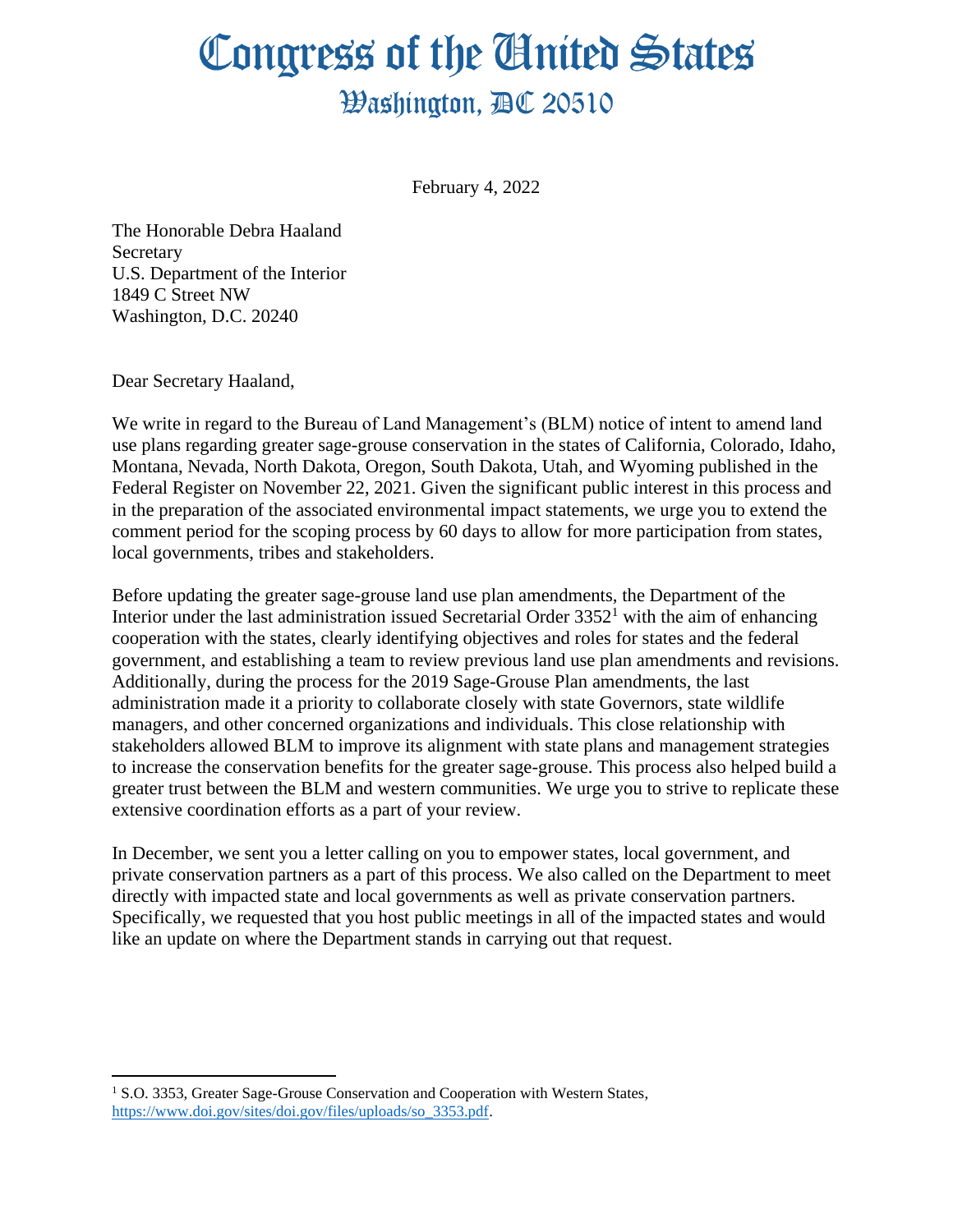Secretary Haaland February 4, 2022 Page 2

In addition, given the broad and intense interest in this process of amending land use plans regarding greater sage-grouse conservation, we call on you to extend the comment period for 60 days to ensure that important stakeholder voices across the west are heard.

Sincerely,

Bruce Westerware

Bruce Westerman Dan Newhouse

10

Don Young Mike Simpson

Louie Gohmert Doug Lamborn

M. Clax

unua amata

Aumua Amata Coleman Radewagen Jenniffer González-Colón Member of Congress Member of Congress

News 15. Amost

Mark Amodei Doug LaMalfa

imbouse

Member of Congress Member of Congress

 $\overline{M.C.}$ 

Member of Congress Member of Congress

cloug Lambon

Member of Congress Member of Congress

Tom McClintock Paul A. Gosar, D.D.S. Member of Congress Member of Congress

Member of Congress Member of Congress